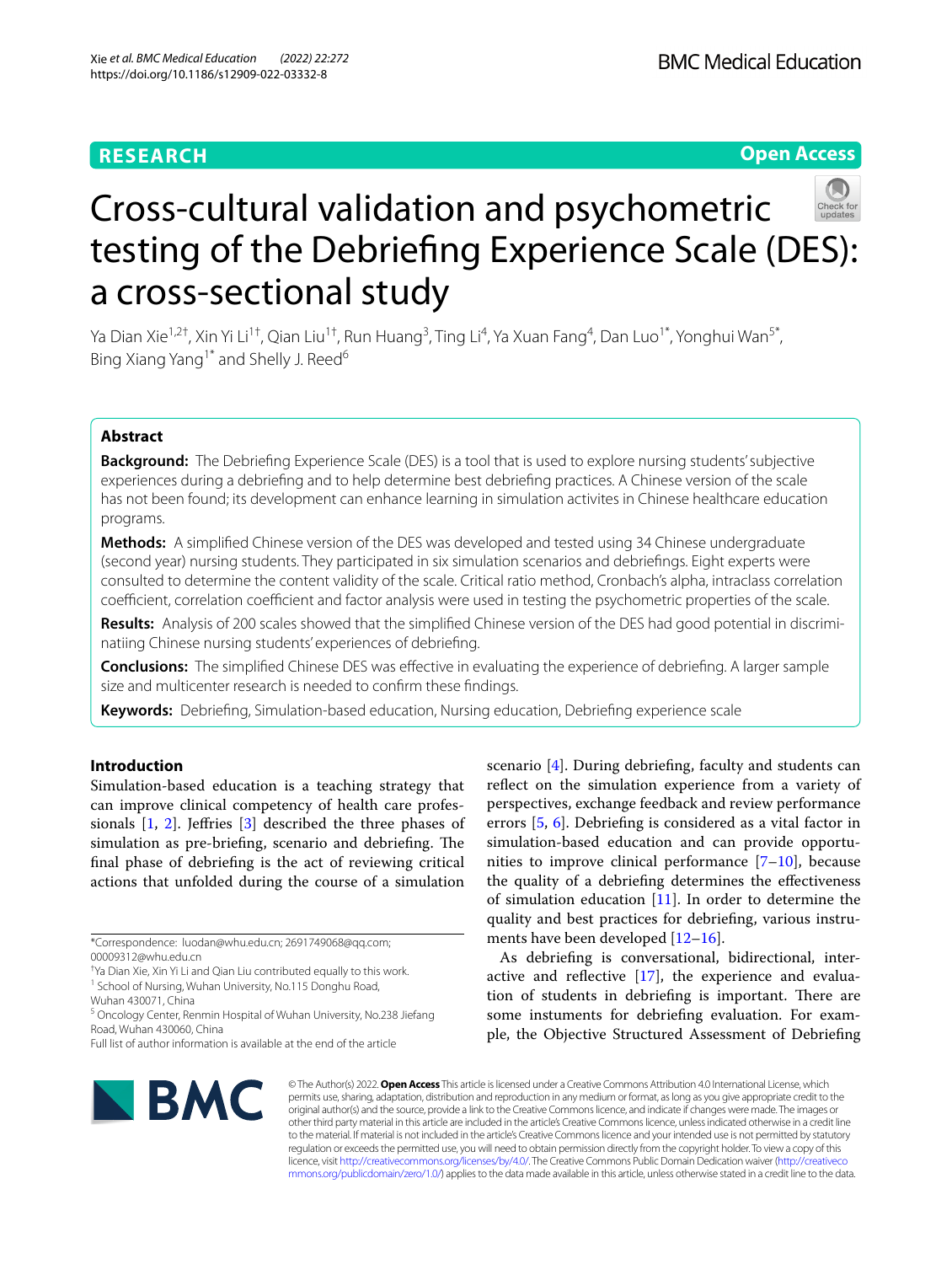is a often-reported tool to assess a debriefer's performance [\[12](#page-8-2)]; the Debriefng Assessment for Simulation in Healthcare evaluates debriefng by examining debrefer's concrete behaviors [\[13](#page-8-5)]; while the Peer Assessment Debriefng Instrument could be used as a self and peer assessment in evaluation [\[14\]](#page-8-6). But there is still a lack of knowledge about the perceptions of students regarding the debriefng experience [[15\]](#page-8-7). Reed [\[15\]](#page-8-7) developed the Debriefng Experience Scale (DES) to explore nursing students' subjective experiences during debriefng. In Reed's research, a validation study of this scale was carried out with 130 nursing students. The results showed that the internal consistency reliability, measured by Cronbach's alpha, was reported to be 0.93 for the experience scale and  $0.91$  for the importance scale  $[15]$  $[15]$ . The scale has been translated into Norwegian [[18](#page-8-8)] and Portuguese [\[19\]](#page-8-9), and these translations have shown good psychometric properties and potential for use. There is no report of a Chinese version of the DES that has been verifed for reliability and validity.

This study aimed to translate the DES into a Simplified Chinese version, and determine its reliability and validity.

#### **Methods**

## **Study design**

The study is an instrument adaption with psychometric testing. A cross-sectional study design was used.

## **Instruments: debriefng experience scale**

The Debriefing Experience Scale (DES) was developed by Reed [[15](#page-8-7)] to measure (a) the experience of students during debriefng and (b) the importance of these experiences to the student. The DES has 20 items which are divided into four subscales. For each item, study participants were asked to evaluate both the student experience and the perceived importance of the item using a five-point Likert-type rating scale. The experience scale was rated from 1 (strongly disagree) to 5 (strongly agree), including the alternative of not applicable (NA), that is, the statement had nothing to do with the reporting activities carried out. The importance scale was rated from 1 (not important) to 5 (very important).

## **Setting**

This study was conducted at the School of Nursing, Wuhan University, China, which is considered as a demonstration and training center for simulation-based education in nursing. The facilitators were certified as a Simleader by the National League for Nursing (NLN), and have completed the standardized training courses developed by the NLN. These courses include Foundations in Simulation, Debriefng Foundations, Curriculum Integration and Evaluation. Faculty of the nursing program who are facilitators have adopted the International Nursing Association for Clinical Simulation and Learning [\[20](#page-8-10)] Standards of Best Practice [\[20](#page-8-10)] in implementing simulation-based education. Their debriefings follow the Gather-Analysis-Summary (GAS) model [\[21](#page-8-11)], which is a learner-centered process.

The simulation experiences of nursing students in this study were part of a compulsory baccalaureate nursing course that focused on integration of knowledge in developing clinical skills. Students participated in three simulations related to psychiatric nursing: a client having auditory hallucinations, managing a client who is violent and impulsive, and suicide crisis intervention. These simulations were conducted by SimLeader A. The other three simulations related to medical-surgical nursing and focused on a client having a cast, care of a client in traction and care of a client with complications of a fracture. These were led by SimLeader B. Students were divided into four groups (eight to nine students per group) and each group would participate in the six simulations.

## **Sample**

A convenience sample was used for the study. None of the researchers participated in simulation activities in the nursing education program. After an introduction to the research study and its purpose, 34 s year baccalaureate nursing students agreed to participate. Five were male (14.7%) and 29 were female (85.3%), ranging in age from 19 to 21 years, with an average age of  $19.94 \pm 0.42$  years; and, they were from three provinces in China.

## **Procedures and data collection**

After permission was obtained from the original author, the DES was translated into simplifed Chinese based on standardized guidelines [[22](#page-8-12)] including forward translation, back translation, cultural adaption and pilot testing. A focus interview with one group of participants was conducted to ensure that participants could understand the meaning of the scale. Data were collected using the translated Simplifed Chinese version of the DES. Participants rotated through the six simulations during one semester (4 months) of their nursing program and completed the scale following each debriefng experience. A total of 204 scales were completed for a return rate of 100%. After excluding four invalid scales due to data missing, 200 were included in the analysis. Testing of items included discrimination and the reliability and validity of the scale. Study procedures are shown in Fig. [1](#page-2-0).

## **Ethics**

This study was approved by the Medical Ethics Committee of Wuhan University School of Medicine in Wuhan, China (NO. 2021YF0002). Participants completed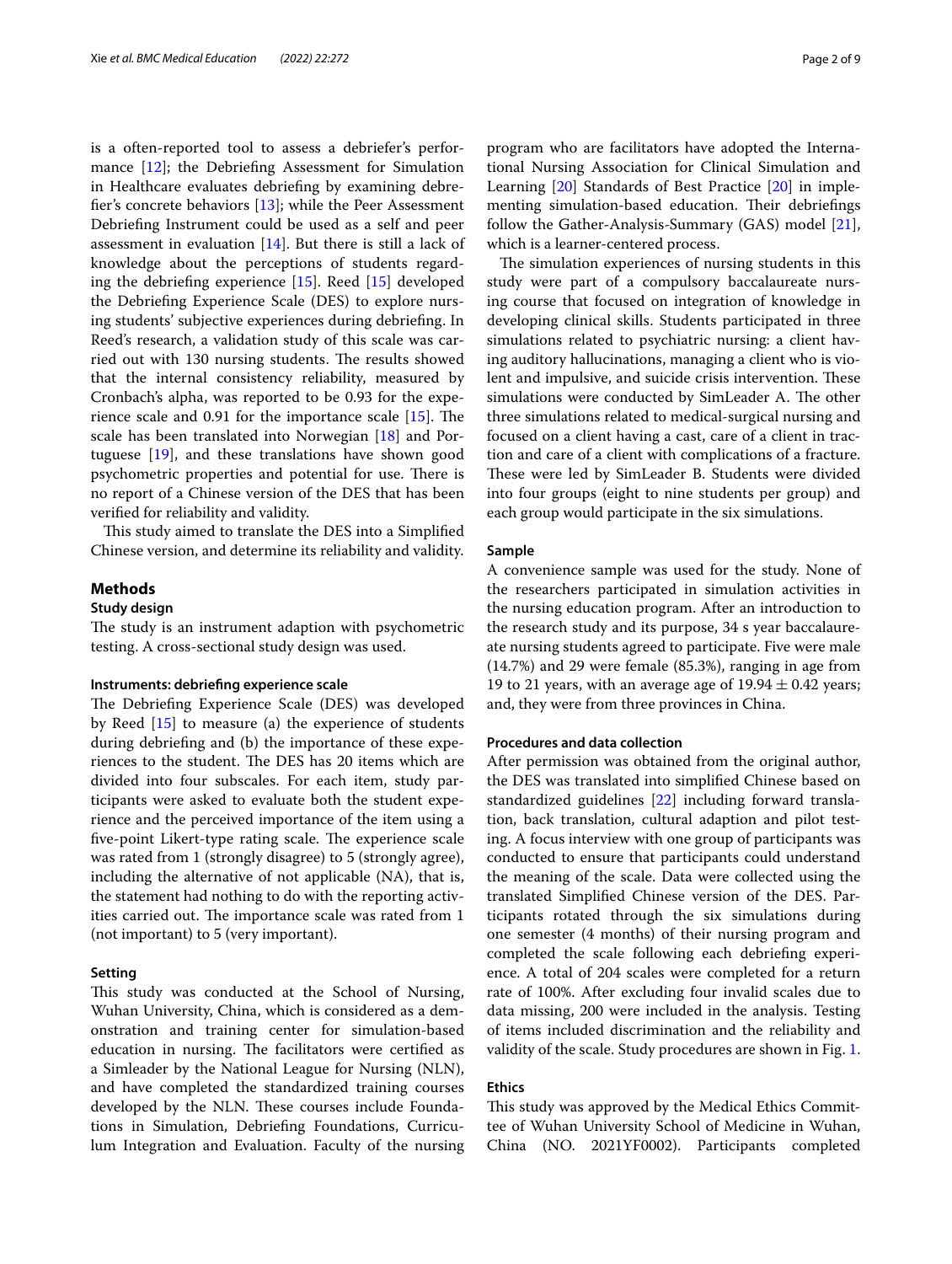

<span id="page-2-0"></span>informed consent and were allowed to withdraw at any time. Researchers iterated via oral and written means that confdentiality was maintained, a student's participation would not afect their grade in the course in which the simulations were conducted and their responses to the scales would not be shared with faculty leading the simulations.

## **Data analysis**

Data were analyzed using IBM SPSS Statistics, version 24 (IBM Corporation, Armonk, NY) and Amos Graphics, version 22 (IBM Corporation, Armonk, NY). The critical ratio method was used for discrimination. The scale's total score was sorted according to the level, and the scales were divided into a high score group (top 27%), a low score group (bottom 27%) and other groups. The diference in the average score of items between the high score and the low score groups was obtained by an independent sample t-test (two-tailed probability) to judge whether the item had good discrimination. Cronbach's alpha and the correlation coefficient between each item and the total score of the scale were used to establish the reliability of the experience and the importance scale. Intraclass correlation coefficient (ICC) was used to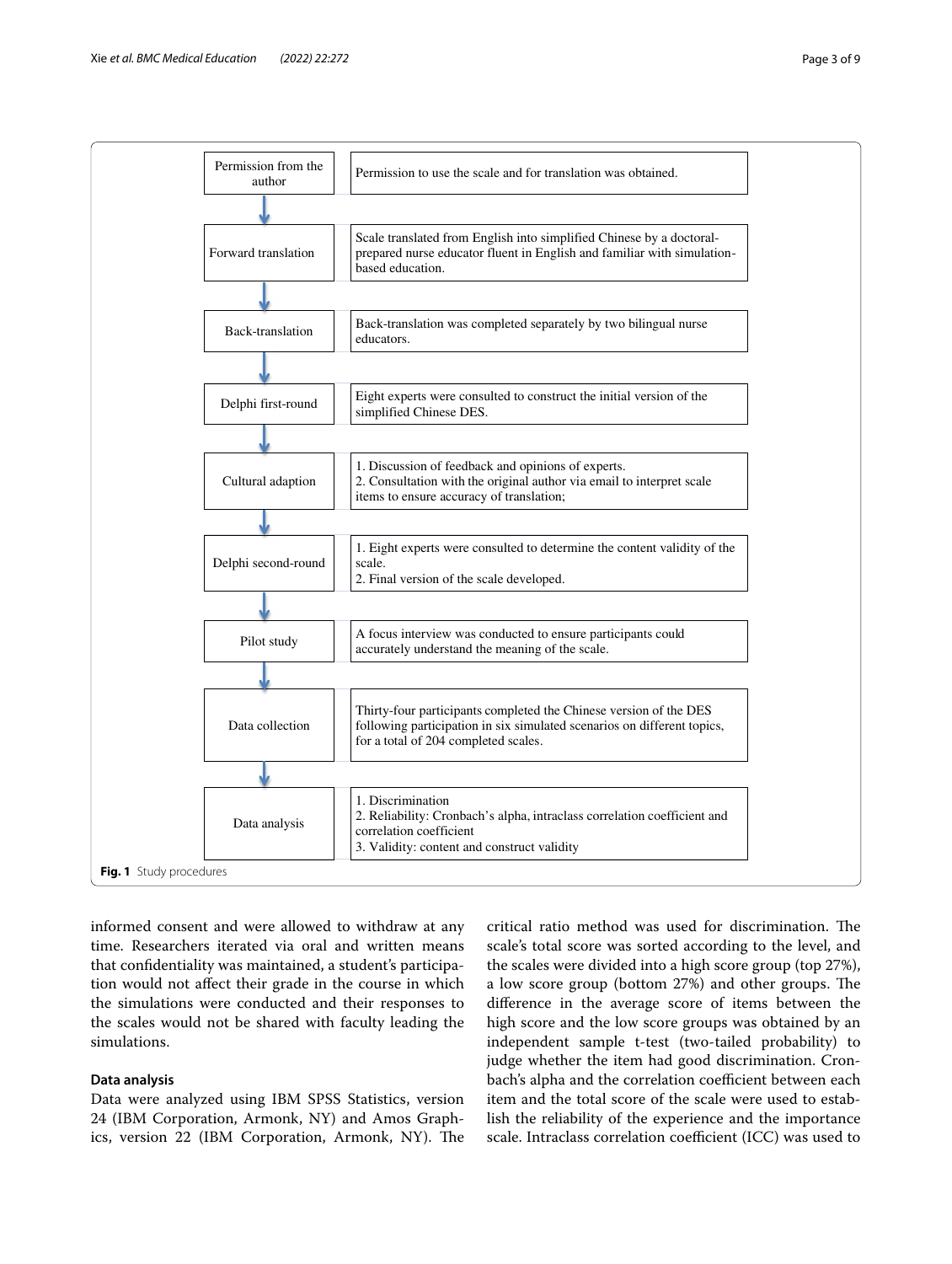reflect the test-retest reliability of repeated data collection from participants; estimates and their 95% confdent intervals (CI) were calculated based on a 2-way mixedefects model [\[23](#page-8-13)]. Content validity was established by a group of eight experts, including four simulation and medical education experts and four simulation and nursing education experts. Exploratory factor analysis (EFA) and confrmatory factor analysis (CFA) were used to evaluate construct validity.

## **Results**

#### **Translation and culture adaption**

Experts were consulted to develop the simplifed Chinese version of the DES, and valuable suggestions and opinions were ofered by Dr. Reed, author of the scale. The original scale format was maintained, with some changes such as adding adjectives and qualifers to improve understanding. As a result, the word "meaning" in item four was changed to "more understanding of the topic"; the word "question" in item fve was described as "questions arose in the simulation"; the word "problems" in item seven was described as "clinical problems"; the word "unsettled" in item 12 was deleted as a result of the focus interview. All changes were validated by the eight experts.

## **Discrimination**

The average score of each item of the experience scale (simplifed Chinese version) ranged from 4.16 to 4.64, and the total score ranged from 74 to 100, for an average of 90.61  $\pm$  6.36. The average score of the high score group (top 27%,  $n=62$ ) was 97.40  $\pm$  1.83, and that of the low score group (bottom 27%,  $n=60$ ) was 82.59  $\pm$  3.70. The results of independent sample t-test showed that the difference between the two groups was statistically signifcant at the 0.05 level  $(t=27.89, p<0.01)$ .

The average score of each item in the importance scale (simplifed Chinese version) was 4.08 to 4.62 and the total score was from 71 to 100, with an average score of  $88.62 \pm 7.25$ . The average score of the high score group (top 27%,  $n = 60$ ) was  $97.02 \pm 2.15$ , and it was  $79.27 \pm 2.84$ in the low score group (bottom 27%,  $n = 55$ ). The results

<span id="page-3-1"></span>**Table 2** Pearson correlation coefficient between each subscale and the total score of the scale

| <b>Subscale</b>                                | <b>Total score</b><br>of the<br>experience<br>scale | <b>Total score</b><br>of the<br>importance<br>scale |
|------------------------------------------------|-----------------------------------------------------|-----------------------------------------------------|
| Learning and Making Connections                | 0.92                                                | 0.93                                                |
| Analyzing Thoughts and Feelings                | 0.82                                                | 0.83                                                |
| Facilitator Skill in Conducting the Debriefing | 0.86                                                | 0.92                                                |
| Appropriate Facilitator Guidance               | 0.83                                                | 0.85                                                |

Correlation is signifcant at the 0.01 level (2-tailed)

of independent sample t-test showed that the diference between the two groups was statistically signifcant at the 0.05 level (*t*=37.92, *p*<0.01).

## **Reliability**

Cronbach's alpha for the simplifed Chinese DES measured during the six simulation cases were 0.90 (case one, *n*=33), 0.91 (case two, *n*=34), 0.91 (case three, *n*=34), 0.89 (case four,  $n=32$ ), 0.81 (case five,  $n=33$ ) and 0.90 (case six,  $n=34$ ), respectively (see Supplemental Table [1](#page-7-7)). The test–retest reliability (ICC) was  $0.86$  (95% CI  $0.64-$ 0.98). When it came to the 200 scales, Cronbach's alpha was determined for both the experience scale and the importance scale, with the Cronbach's alpha for all items in the experience scale as 0.90, and the Cronbach's alpha for all items in the importance scale as 0.92. The subscale, Analyzing Thoughts and Feelings, exhibited an alpha value below that of the acceptable value 0.70 [[24\]](#page-8-14). Alpha values for the experience and importance scale within the simplifed Chinese DES, and for the subscales, are shown in Table [1.](#page-3-0)

The correlation coefficient between each item and the total score of the experience scale was 0.48 (item 12) to 0.69 (item 9 & item 18), and 0.50 (item 12) to 0.72 (item 18) for the importance scale. The correlation coefficient between the subscales and the total score of the experience scale was 0.82 to 0.92, with that for the importance

<span id="page-3-0"></span>

| Table 1 Cronbach's alpha for the simplified Chinese DES |  |  |  |
|---------------------------------------------------------|--|--|--|
|---------------------------------------------------------|--|--|--|

|                                                | Cronbach's alpha experience<br>items | Cronbach's alpha importance<br>items | <b>Number of items</b><br>in scale/subscale |
|------------------------------------------------|--------------------------------------|--------------------------------------|---------------------------------------------|
| Subscale                                       |                                      |                                      |                                             |
| Learning and Making Connections                | 0.78                                 | 0.81                                 | 8                                           |
| Analyzing Thoughts and Feelings                | 0.65                                 | 0.66                                 | 4                                           |
| Facilitator Skill in Conducting the Debriefing | 0.72                                 | 0.74                                 |                                             |
| Appropriate Facilitator Guidance               | 0.71                                 | 0.75                                 |                                             |
| Overall scale                                  | 0.90                                 | 0.92                                 | 20                                          |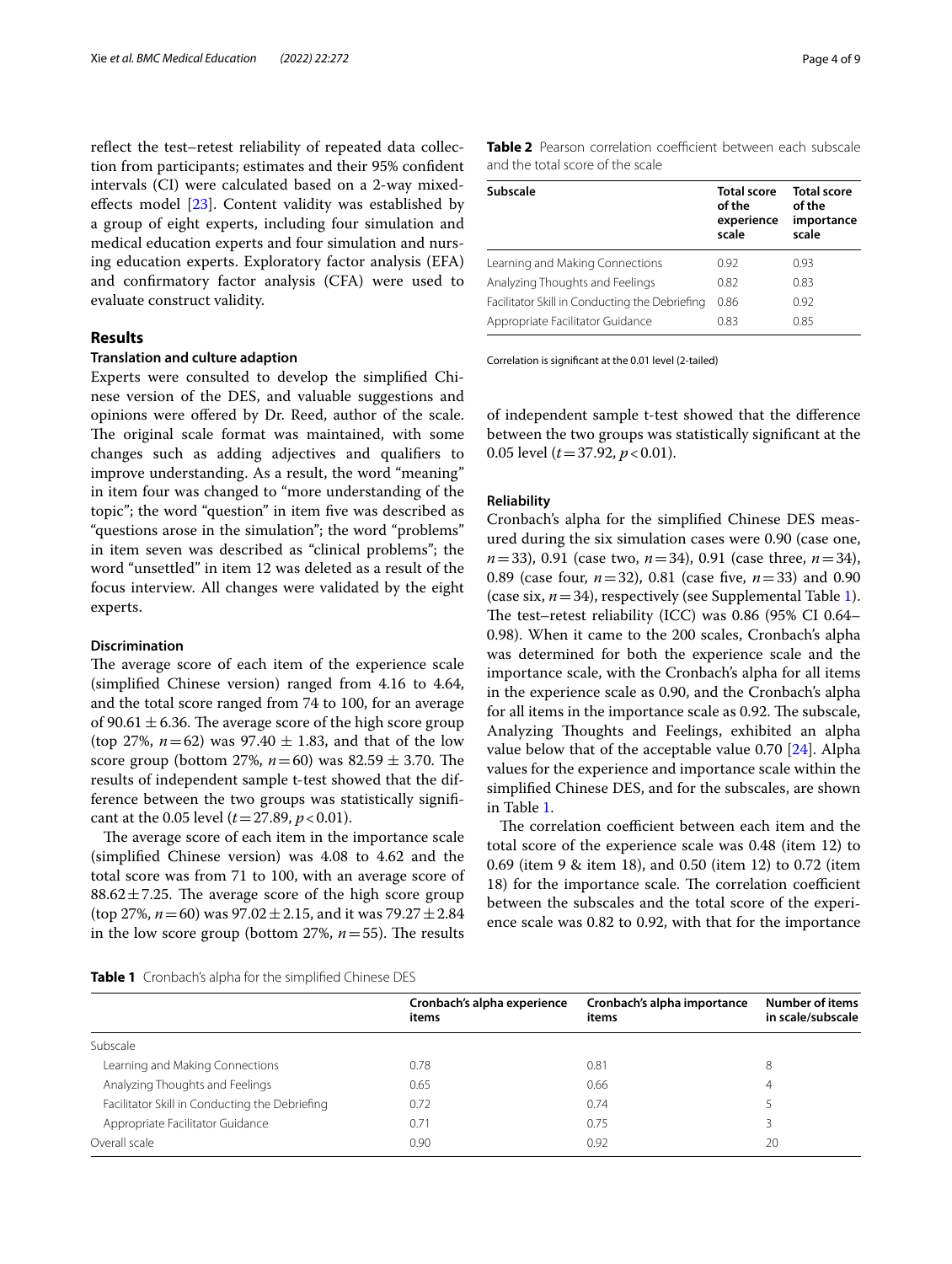scale was 0.83 to 0.93. The correlation was significant at the  $0.01$  level ([2](#page-3-1)-tailed) (see Table 2). The correlation coefficient between any two subscales was greater than 0.59 (0.60 to 0.79) and the correlation was signifcant at the 0.01 level (2-tailed).

## **Content validity**

Content validity was established by a group of eight experts, four males and four females, aged between 32 and 47 years, with an average age of  $37.75 \pm 5.06$  years; five experts had doctoral degrees. They were simulation experts in medical or nursing education and had been working for 3 to 27 (13.88  $\pm$  7.30) years. Each item of the simplifed Chinese version of the DES was rated using a Likert-type scale, from 1 (not important) to 5 (very important). The content validity index  $(CVI)$  of each item was from 0.83 to 1.00; the CVI of the total scale was 0.94.

#### **Construct validity**

Before conducting the factor analysis, the suitability of the data for the exploratory factor analysis (EFA) was assessed.

Sampling adequacy was determined by the Kaiser– Meyer–Olkin (KMO) test of the experience scale and was found to be 0.91, and the Bartlett's Sphericity Test chi-square was 1352.87. The degree of freedom was 190, *p*<0.01, and the anti-image matrix ranged between 0.85 and 0.94.

An initial analysis was run, and three components showed an eigenvalue above Kaiser's criterion of 1, explaining 47.69% of the variance in the data from the experience scale (35.82%, 6.30% and 5.57% respectively). The scree plot showed a clear break after the second component.

An extraction followed by an Oblimin rotation with Kaiser normalization was conducted. The pattern matrix (see Table [3\)](#page-4-0) showed that component 1 included 12 items, component 2 included fve items, component 3 included two items, and item 12 "Unsettled feelings from the simulation were resolved by debriefng" was removed by showing a loading value below the acceptable value 0.40 [[25\]](#page-8-15). However, in the structure matrix, several cross-loadings were shown (see Table  $4$ ). The result of this analysis was very diferent from the fndings in the original version. No relationship among the groups was established in the EFA, thus it was decided to follow the division established by the original version of the scale.

Confrmatory factor analysis (CFA) was implemented by using Amos Graphics (version 22). The simplified

<span id="page-4-0"></span>**Table 3** Simplified Chinese DES: pattern matrix a

| Scale (one item removed)                                                                      | Component |                |         |
|-----------------------------------------------------------------------------------------------|-----------|----------------|---------|
|                                                                                               |           | $\overline{2}$ | 3       |
| Item 5: My questions from the simulation were answered by debriefing                          | 0.74      | $-0.15$        | $-0.07$ |
| Item 2: Debriefing was helpful in processing the simulation experience                        | 0.72      | 0.14           | 0.34    |
| Item 19: The facilitator provided constructive evaluation of the simulation during debriefing | 0.71      | $-0.02$        | 0.03    |
| Item 10: The facilitator reinforced aspects of the health care team's behavior                | 0.68      | $-0.01$        | 0.08    |
| Item 20: The facilitator provided adequate quidance during the debriefing                     | 0.59      | 0.21           | 0.05    |
| Item 15: Debriefing provided a means for me to reflect on my actions during the simulation    | 0.56      | 0.07           | $-0.16$ |
| Item 9: Debriefing helped me to analyze my thoughts                                           | 0.56      | 0.07           | $-0.32$ |
| Item 8: Debriefing helped me to make connections between theory and real-life situations      | 0.54      | $-0.01$        | $-0.16$ |
| Item 11: The debriefing environment was physically comfortable                                | 0.52      | 0.27           | 0.28    |
| Item 4: Debriefing helped me to find meaning in the simulation                                | 0.49      | 0.13           | $-0.16$ |
| Item 1: Debriefing helped me to make connections in my learning                               | 0.44      | 0.13           | $-0.40$ |
| Item 3: Debriefing provided me with a learning opportunity                                    | 0.42      | 0.12           | $-0.23$ |
| Item 17: The debriefing session facilitator was an expert in the content area                 | $-0.10$   | 0.74           | $-0.07$ |
| Item 18: The facilitator taught the right amount during the debriefing session                | 0.19      | 0.68           | 0.06    |
| Item 14: The debriefing session facilitator talked the right amount during debriefing         | $-0.02$   | 0.68           | $-0.14$ |
| Item 6: I became more aware of myself during the debriefing session                           | 0.03      | 0.65           | 0.14    |
| Item 16: I had enough time to debrief thoroughly                                              | 0.13      | 0.59           | $-0.04$ |
| Item 7: Debriefing helped me to clarify problems                                              | 0.24      | 0.05           | $-0.61$ |
| Item 13: The facilitator allowed me enough time to verbalize my feelings before commenting    | $-0.01$   | 0.46           | $-0.59$ |

Extraction method: Principal Component Analysis

Rotation method: Oblimin with Kaiser Normalization

<sup>a</sup> Rotation converged in 10 iterations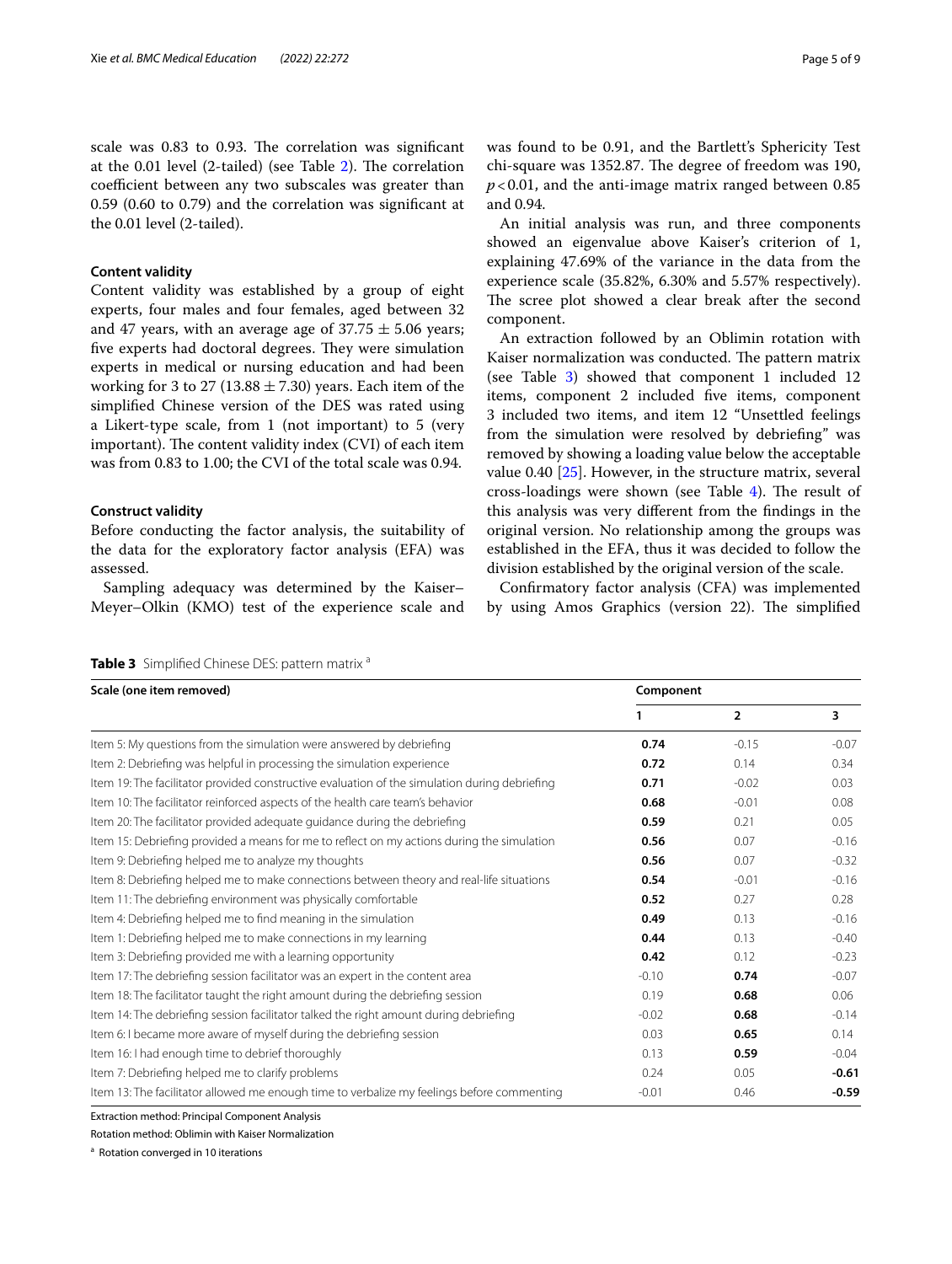#### <span id="page-5-0"></span>**Table 4** Simplifed Chinese DES: structure matrix

| Scale (one item removed)                                                                      | Component |                |                         |
|-----------------------------------------------------------------------------------------------|-----------|----------------|-------------------------|
|                                                                                               |           | $\overline{2}$ | $\overline{\mathbf{3}}$ |
| Item 2: Debriefing was helpful in processing the simulation experience                        | 0.72      | 0.46           | 0.14                    |
| Item 19: The facilitator provided constructive evaluation of the simulation during debriefing | 0.70      | 0.36           | $-0.14$                 |
| Item 20: The facilitator provided adequate quidance during the debriefing                     | 0.70      | 0.52           | $-0.13$                 |
| Item 5: My questions from the simulation were answered by debriefing                          | 0.67      | 0.26           | $-0.21$                 |
| Item 9: Debriefing helped me to analyze my thoughts                                           | 0.67      | 0.44           | $-0.47$                 |
| Item 10: The facilitator reinforced aspects of the health care team's behavior                | 0.65      | 0.34           | $-0.07$                 |
| Item 15: Debriefing provided a means for me to reflect on my actions during the simulation    | 0.64      | 0.41           | $-0.31$                 |
| Item 11: The debriefing environment was physically comfortable                                | 0.60      | 0.49           | 0.11                    |
| Item 1: Debriefing helped me to make connections in my learning                               | 0.60      | 0.45           | $-0.53$                 |
| Item 4: Debriefing helped me to find meaning in the simulation                                | 0.59      | 0.42           | $-0.30$                 |
| Item 8: Debriefing helped me to make connections between theory and real-life situations      | 0.57      | 0.31           | $-0.29$                 |
| Item 3: Debriefing provided me with a learning opportunity                                    | 0.54      | 0.39           | $-0.35$                 |
| Item 18: The facilitator taught the right amount during the debriefing session                | 0.54      | 0.77           | $-0.12$                 |
| Item 14: The debriefing session facilitator talked the right amount during debriefing         | 0.38      | 0.70           | $-0.28$                 |
| Item 17: The debriefing session facilitator was an expert in the content area                 | 0.31      | 0.70           | $-0.20$                 |
| Item 16: I had enough time to debrief thoroughly                                              | 0.46      | 0.67           | $-0.19$                 |
| Item 6: I became more aware of myself during the debriefing session                           | 0.35      | 0.64           | 0.00                    |
| Item 13: The facilitator allowed me enough time to verbalize my feelings before commenting    | 0.38      | 0.58           | $-0.68$                 |
| Item 7: Debriefing helped me to clarify problems                                              | 0.41      | 0.30           | $-0.68$                 |

Extraction method: Principal Component Analysis

Rotation method: Oblimin with Kaiser Normalization

Chinese DES followed the division established by the original version. The parameter estimates of the CFA of the simplifed Chinese version of the DES are shown in Fig. [2.](#page-6-0) The entire standardized factor loading was statistically signifcant and greater than 0.40. All the items loaded significantly onto their respective factors. The Chi-square degree of freedom ratio  $(\chi^2/df)$  was 1.65, the comparative ft index (CFI) was 0.91, the root mean square error of approximation (RMSEA) was 0.05, and the incremental ft index (IFI) was 0.91.

## **Discussion**

The aim of the current study was to translate and validate the DES in a simplifed Chinese context. Psychometric tests showed that each item of the experience scale had a good degree of discrimination, so all items were retained in the simplifed Chinese version. Cronbach's alpha for the scale of six simulation cases were between 0.81–0.91, indicating excellent reliability [[26](#page-8-16)]; despite the limited sample size, data from each case were reliable. The ICC was 0.86 (95% CI 0.64–0.98) indicating good reliability [[23\]](#page-8-13), indicating that data collected from the six simulation cases were reliable for analysis  $[26, 27]$  $[26, 27]$  $[26, 27]$  $[26, 27]$ . The simplifed Chinese version DES showed good potential in discriminating nursing students' experiences of debriefing. This is consistent with the original version  $[15]$ , the

translated Norwegian version [[18](#page-8-8)], and the Portuguese version  $[19]$ . The reliability of the simplified Chinese DES was confrmed by the medium to high Cronbach's alpha coefficients as well, except for the subscale "Analyzing Thoughts and Feelings". It was much like the result of the Portuguese version [\[19](#page-8-9)]. In the Norwegian version [\[18](#page-8-8)], the Cronbach' alpha coefficient for the subscale "facilitator skill in conducting the debriefng" was 0.44 and for the total scale was 0.86. After two items were removed, an improved alpha value of 0.91 and 0.66 was noted for the total scale and the subscale, respectively.

The CVI for the scale was high, indicating that the experts agreed that the items were suitable and relevant to assess the experience of debriefng and have a close relationship with the sense of the experience. The correlation coefficient between each item and the total score proved this well.

The result of the EFA showed the translated scale could be divided into three factors, diverging from the original scale. Discrepancy is commonly seen when testing the factor structure of a scale within a diferent cultural context [[22](#page-8-12)]. Previous researchers indicated the scale would beneft from reducing the subscales [[18,](#page-8-8) [19](#page-8-9)]. In this study, EFA with Oblimin rotation found a quite unexpected grouping and item 12 "Unsettled feelings from the simulation were resolved by debriefng" was suggested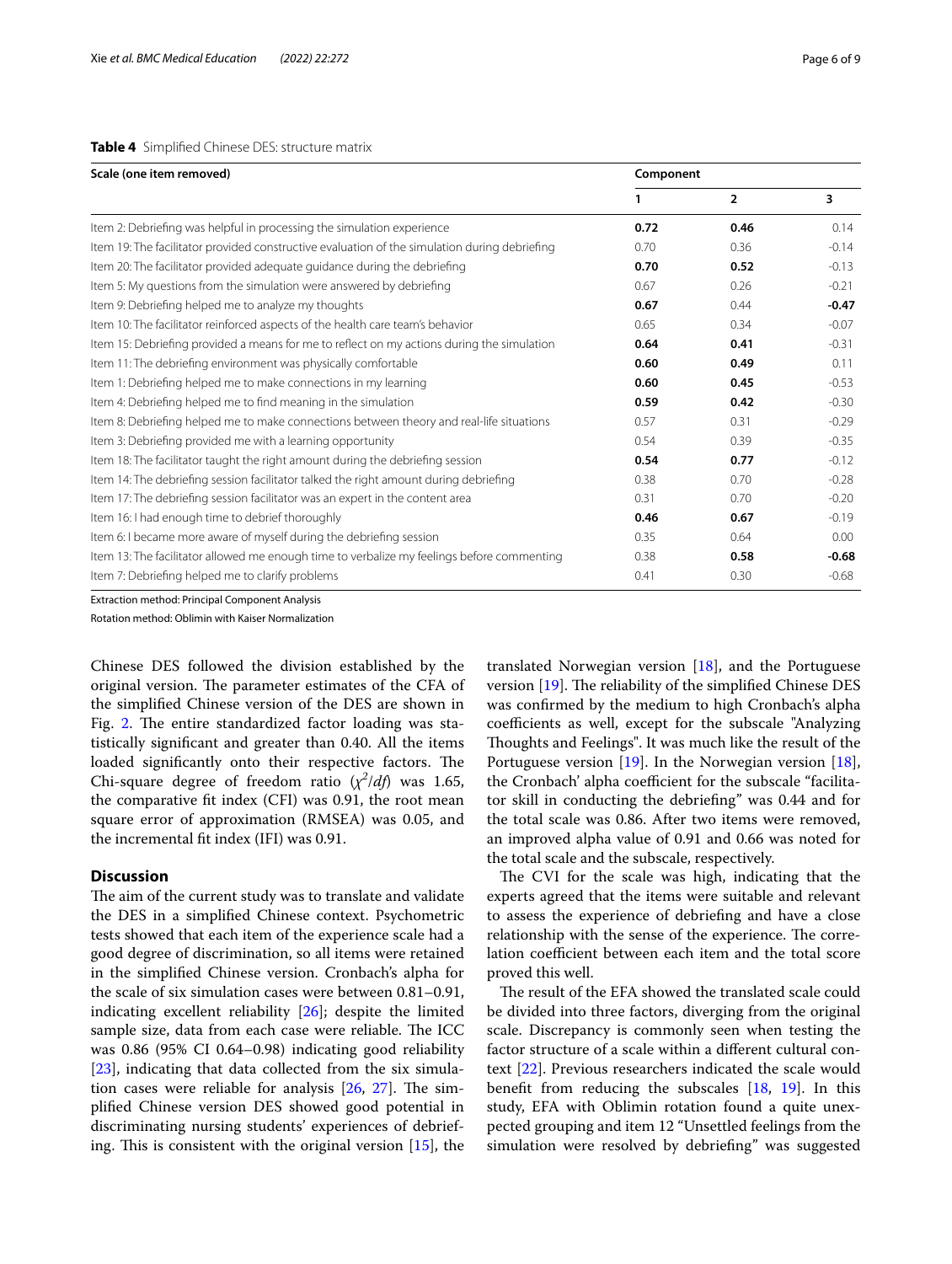<span id="page-6-0"></span>for deletion. There was no apparent connection among the groupings, and they cannot be renamed, so it was decided to follow the division established by the original version as well as the Portuguese version [\[19\]](#page-8-9). A possible explanation for this divergence was that facilitators may have emphasized the objectives of the simulation rather than students' emotions.

Overall, there is sufficient reliability and validity evidence to support the use of the simplified Chinese DES in Chinese nursing simulation-based education. The researchers believe that the translated DES will offer an opportunity to explore the participants' experience of debriefing in a Chinese context. Using the simplified Chinese DES in the regular evaluation of debriefing in simulation may make a significant contribution to the development of best practices in debriefing after simulation in nursing and medical education in China.

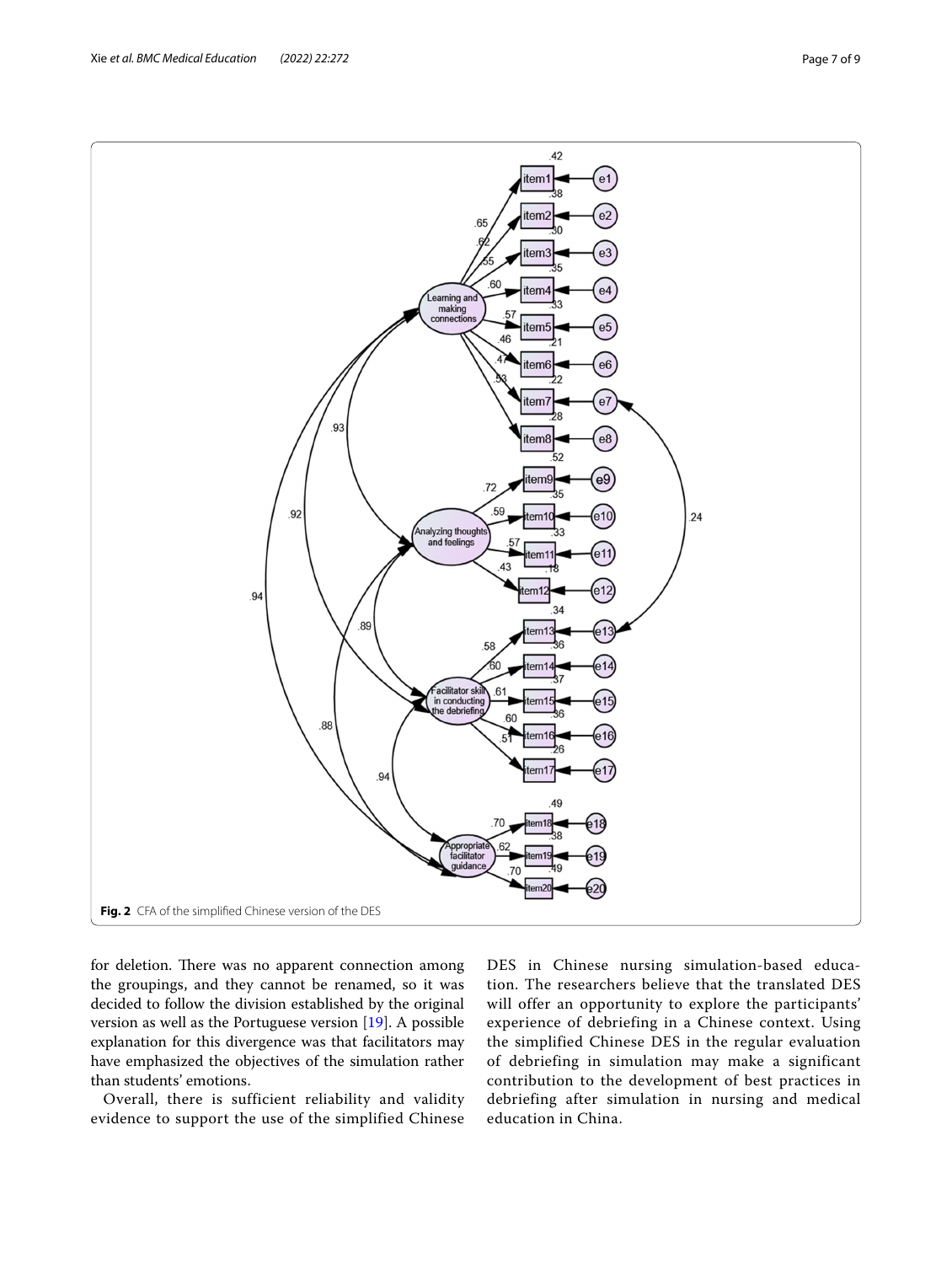## **Limitations**

In this study nursing students participated in six simulations and completed questionnaires following the debriefing phase. The experience of different simulations may result in confusion as some experiences may bring back memories from an earlier debriefng that may enhance or reduce the intensity of the experience. Researchers should offer adequate time for students to complete any questionnaires after debriefngs.

Another limitation of the current study may be the size of the sample, although the sample number was acceptable according to Comrey and Lee [[28](#page-8-18)]. A larger sample could have resulted in a different factor solution by offering an improved subject-to-item ratio  $[29]$  $[29]$  $[29]$ . The participants were from the same school, thus a multicenter research study is needed in the future, but maintaining homogeneity of the simulation and debriefng needs to be considered.

## **Conclusions**

The validation process for the simplified Chinese version of the Debriefng Experience Scale showed that the scale was effective in evaluating the experience of debriefing. The result of the EFA suggested the inclusion of fewer subscales. As validity testing is an ongoing process, a larger sample size and multicenter research will contribute to consolidation of the scale's validity.

#### **Abbreviations**

DES: Debriefng Experience Scale; NA: Not applicable; NLN: National League for Nursing; INACSL: International Nursing Association for Clinical Simulation and Learning; GAS: Gather-Analysis-Summary; ICC: Intraclass correlation coeffcient; CI: Confdent intervals; EFA: Exploratory factor analysis; CFA: Confrmatory factor analysis; CVI: Content validity index; KMO: Kaiser–Meyer–Olkin; CFI: Comparative ft index; RMSEA: Root mean square error of approximation; IFI: Incremental ft index.

## **Supplementary Information**

The online version contains supplementary material available at [https://doi.](https://doi.org/10.1186/s12909-022-03332-8) [org/10.1186/s12909-022-03332-8](https://doi.org/10.1186/s12909-022-03332-8).

<span id="page-7-7"></span>Additional file 1: Supplemental Table 1. Cronbach's alpha for the simplifed Chinese DES for six simulation cases.

#### **Acknowledgements**

Sincere thanks are given to Dr. Sharon R. Redding (EdD, RN, CNE) for assistance in editing. We would also like to thank the expert consultants, the faculty members and students from the School of Nursing at Wuhan Univeisity who contributed to the development of the simplifed Chinese DES.

#### **Authors' contributions**

BXY, YDX, XYL and QL designed the study and wrote the research protocol. RH, TL, YXF and SR contributed to the translation and validation. YDX, XYL, QL, RH, TL, YXF, DL, YHW and BXY managed the feld survey, quality control and statistical analysis and prepared the manuscript draft. BXY, YHW, DL and SR contributed to in-depth revisions of the manuscript. BXY, YHW and DL supervised the survey and checked data. All authors contributed to and approved the fnal manuscript. YDX, XYL and QL contributed equally to this manuscript.

#### **Funding**

This work was supported by the Hubei Province Teaching Research Fund [grant numbers 2020043], the Wuhan University Teaching Research Fund [grant numbers YB-9] and the Wuhan University Medical School Teaching Research Fund [grant numbers 2020075 and 2021046].

#### **Availability of data and materials**

The datasets used during the study are available from the corresponding author upon reasonable request.

#### **Declarations**

## **Ethics approval and consent to participate**

The study protocol was established according to the ethical guidelines of the Helsinki Declaration and was approved by the Medical Ethics Committee of Wuhan University School of Medicine (NO. 2021YF0002). Informed consent was obtained from all students.

#### **Consent for publication**

Not applicable.

#### **Competing interests**

The authors declare that they have no competing interests.

#### **Author details**

<sup>1</sup> School of Nursing, Wuhan University, No.115 Donghu Road, Wuhan 430071, China. <sup>2</sup> Teaching Office, Zhongnan Hospital of Wuhan University, Wuhan, China. <sup>3</sup> Sir Run Run Shaw Hospital, School of Medicine, Zhejiang University, Hangzhou, Zhejiang 310016, China. <sup>4</sup>School of Nursing, Southern Medical University, Guangzhou, China. <sup>5</sup> Oncology Center, Renmin Hospital of Wuhan University, No.238 Jiefang Road, Wuhan 430060, China. <sup>6</sup>College of Nursing, Brigham Young University, Provo, UT, USA.

#### Received: 13 July 2021 Accepted: 31 March 2022 Published online: 13 April 2022

#### **References**

- <span id="page-7-0"></span>1. Craig SJ, Kastello JC, Cieslowski BJ, Rovnyak V. Simulation strategies to increase nursing student clinical competence in safe medication administration practices: a quasi-experimental study. Nurse Educ Today. 2021;96:104605.<https://doi.org/10.1016/j.nedt.2020.104605>.
- <span id="page-7-1"></span>2. Putz F, Kattan E, Maestre JM. Use of clinical simulation to train healthcare teams in confict management: a scoping review. Enfermeria Clinica. 2022;32(1):21–32. [https://doi.org/10.1016/j.enfcli.2020.10.032.](https://doi.org/10.1016/j.enfcli.2020.10.032)
- <span id="page-7-2"></span>3. Jefries PR, The NLN. Jefries simulation theory. New York: National League for Nursing; 2015.
- <span id="page-7-3"></span>4. Fanning RM, Gaba DM. The role of debriefng in simulation-based learning. Simul Healthc. 2007;2(2):115–25. [https://doi.org/10.1097/SIH.0b013](https://doi.org/10.1097/SIH.0b013e3180315539) [e3180315539.](https://doi.org/10.1097/SIH.0b013e3180315539)
- <span id="page-7-4"></span>5. Eppich WJ, Hunt EA, Duval-Arnould JM, Siddall VJ, Cheng A. Structuring feedback and debriefng to achieve mastery learning goals. Acad Med. 2015;90(11):1501–8. [https://doi.org/10.1097/ACM.0000000000000934.](https://doi.org/10.1097/ACM.0000000000000934)
- <span id="page-7-5"></span>6. Fey MK, Scrandis D, Daniels A, Haut C. Learning through debriefng: students' perspectives. Clin Simul Nurs. 2014;10(5):E249–56. [https://doi.](https://doi.org/10.1016/j.ecns.2013.12.009) [org/10.1016/j.ecns.2013.12.009.](https://doi.org/10.1016/j.ecns.2013.12.009)
- <span id="page-7-6"></span>7. Lee J, Lee H, Kim S, Choi M, Ko IS, Bae J, et al. Debriefng methods and learning outcomes in simulation nursing education: a systematic review and meta-analysis. Nurse Educ Today. 2020;87:104345. [https://doi.org/10.](https://doi.org/10.1016/j.nedt.2020.104345) [1016/j.nedt.2020.104345](https://doi.org/10.1016/j.nedt.2020.104345).
- 8. Odongkara B, Tylleskar T, Pejovic N, Achora V, Mukunya D, Ndeezi G, et al. Adding video-debriefng to helping-babies-breathe training enhanced retention of neonatal resuscitation knowledge and skills among health workers in Uganda: a cluster randomized trial. Global Health Action. 2020;13(1):1743496.<https://doi.org/10.1080/16549716.2020.1743496>.
- 9. Ali AA, Miller E, Ballman K, Bakas T, Geis G, Ying J. The impact of debriefng modalities on nurse practitioner students' knowledge and leadership skills in managing fatal dysrhythmias: a pilot study. Nurs Educ Pract. 2020;42:102687. [https://doi.org/10.1016/j.nepr.2019.102687.](https://doi.org/10.1016/j.nepr.2019.102687)